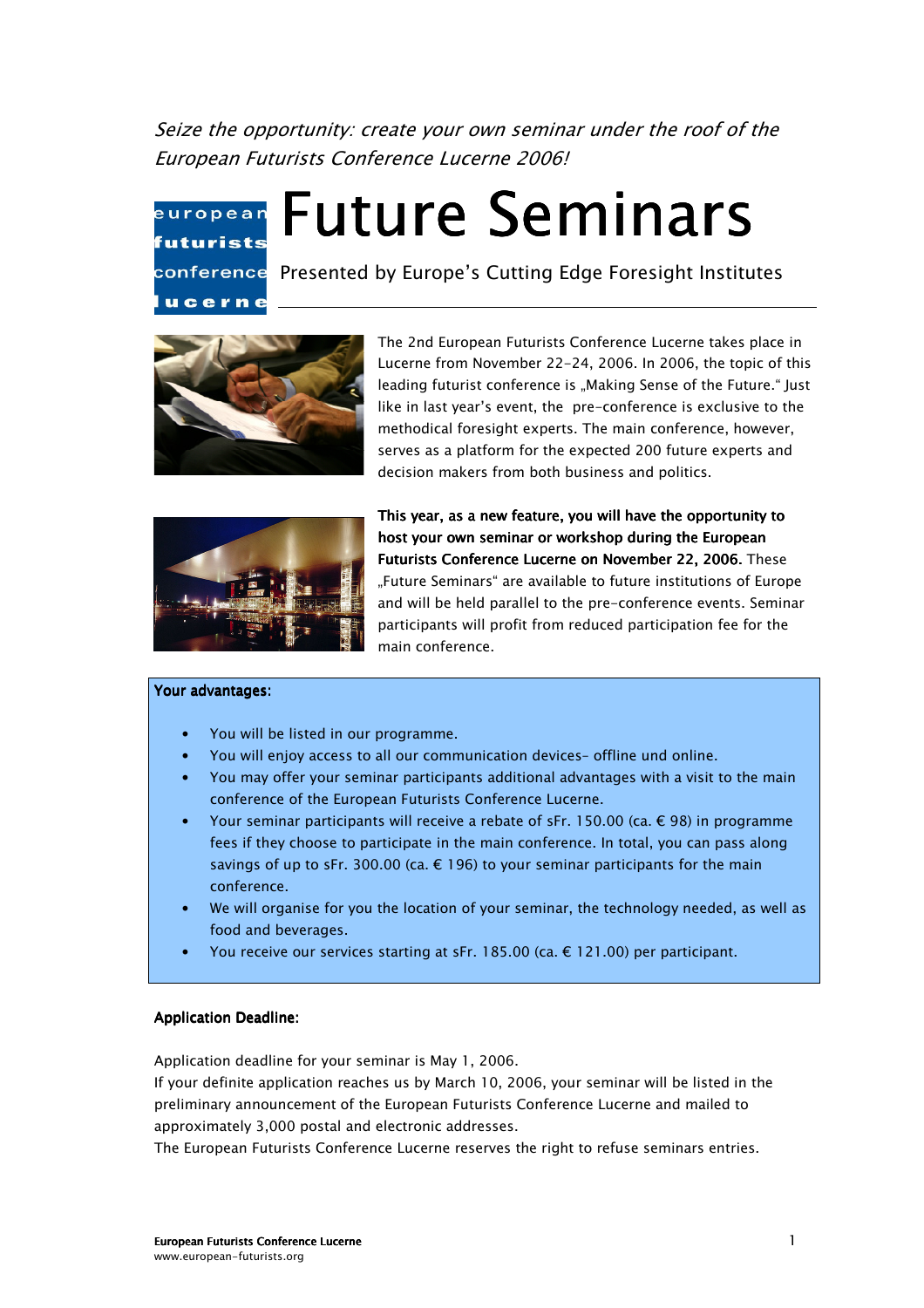# Details of the Offer:

| <b>Our Product</b> |                                                                                                                                                                                                                                                                                    | <b>Your Benefits</b> |                                                                                                                                                                                                                                                                                                                      |  |
|--------------------|------------------------------------------------------------------------------------------------------------------------------------------------------------------------------------------------------------------------------------------------------------------------------------|----------------------|----------------------------------------------------------------------------------------------------------------------------------------------------------------------------------------------------------------------------------------------------------------------------------------------------------------------|--|
| Marketing:         |                                                                                                                                                                                                                                                                                    | Marketing:           |                                                                                                                                                                                                                                                                                                                      |  |
| $\bullet$          | We will post your seminar on our<br>website (with link to you)<br>We will recommend your seminar in<br>our newsletter.<br>We will announce your seminar in the<br>- preliminary programme (April `06)<br>and<br>- in the final programme (June $\degree$ 06) of<br>the conference. | $\bullet$            | You advertise for your seminar actively<br>and in turn promote the main<br>conference of the European Futurists<br>Conference electronically and by<br>sending out flyers we will provide.<br>You upload the seminar link<br>www.european-futurists.org on your<br>web-site.                                         |  |
|                    | Upon request we will send out an<br>additional flyer of your seminar<br>programme with the final conference<br>programme.                                                                                                                                                          | Costs:<br>$\bullet$  | For coordination and marketing, a<br>introductory rate of sFr.1,500.00 (ca. €<br>980.00) instead of sFr. 2,500.00 will<br>be charged, due twenty days after                                                                                                                                                          |  |
| Organisation:      |                                                                                                                                                                                                                                                                                    |                      | approval of your seminar topic by the                                                                                                                                                                                                                                                                                |  |
| ٠                  | We organise and reserve for you<br>accommodations in or near the official<br>conference site (KKL).<br>We organise and reserve in your name<br>all technical devices needed and meals<br>desired.<br>We will process and forward to you<br>applications for your seminar.          |                      | European Futurists Conference<br>Lucerne.<br>An additional fee of sFr. 150.00 (ca. €<br>98) will be charged per seminar<br>participant (incl. guest). This fee will be<br>waived, however, for those participants<br>who will also book the main conference<br>of the European Futurists Conference<br>Lucerne 2006! |  |
|                    | Additional benefits for your clients:                                                                                                                                                                                                                                              |                      | After we make all the reservations in                                                                                                                                                                                                                                                                                |  |
|                    | When booking the main conference,<br>your seminar participants will receive a<br>rebate of sFr. 150.00 (ca. € 98) off the<br>regular application fee.<br>All seminar participants will be invited<br>to the "Futures Reception" at the Hotel                                       |                      | your name, you will be financially<br>responsible for the rent of the room,<br>the technology used, and the meals<br>served. (Please consult the price list<br>attached)                                                                                                                                             |  |
|                    | Schweizerhof in Lucerne, on November                                                                                                                                                                                                                                               |                      | Advantage for members of the "Leading Future                                                                                                                                                                                                                                                                         |  |
|                    | 22, 2006.                                                                                                                                                                                                                                                                          |                      | Organisations of Europe":                                                                                                                                                                                                                                                                                            |  |
| ٠                  | There will be free participation in the<br>last part of the pre-conference of the<br>European Futurists Conference 2006 in<br>the morning of November 23 for all<br>seminar participants.                                                                                          |                      | The Group of Leading Future<br>Organisations of Europe will receive<br>special consideration (regarding<br>acceptance priorities and choice of<br>seminar room), if booking occurs                                                                                                                                   |  |

before February 15, 2006.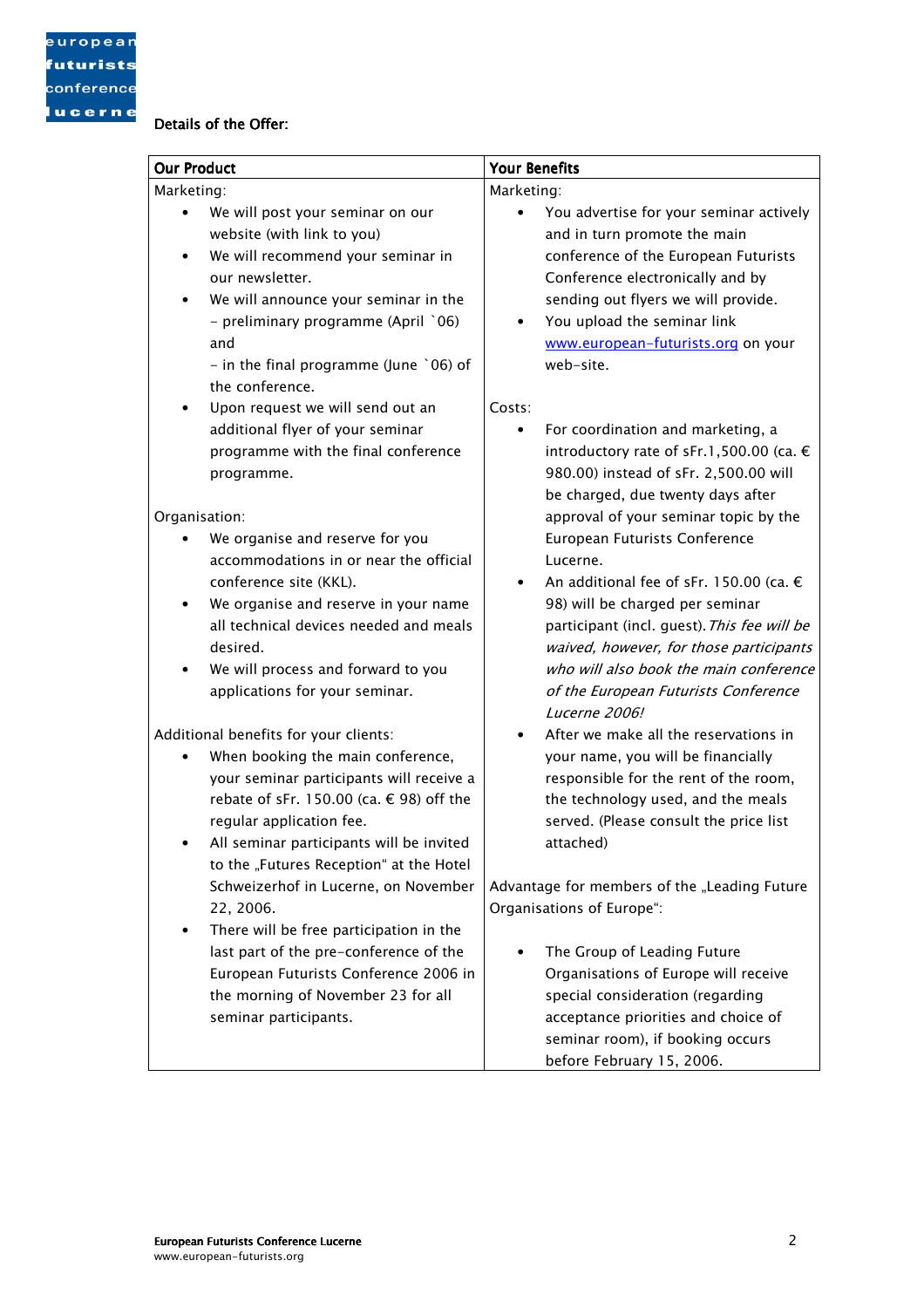# Schedule

| 31.1.2006 | Begin of in-advance booking for Leading Future Organisations of Europe              |
|-----------|-------------------------------------------------------------------------------------|
| 15.2.2006 | Begin of regular booking                                                            |
| 10.3.2006 | Deadline for preliminary programme of European Futurists Conference Lucerne<br>2006 |
| 1.5.2006  | Deadline for booking                                                                |
| 31.5.2006 | Deadline for final programme entries and seminar flyers                             |

#### Seminar-date/term

In principle, the seminars can be held only on November 22, 2006, parallel to the official preconference. Nevertheless, it is possible to seek an extension of the seminars until noon of November 23.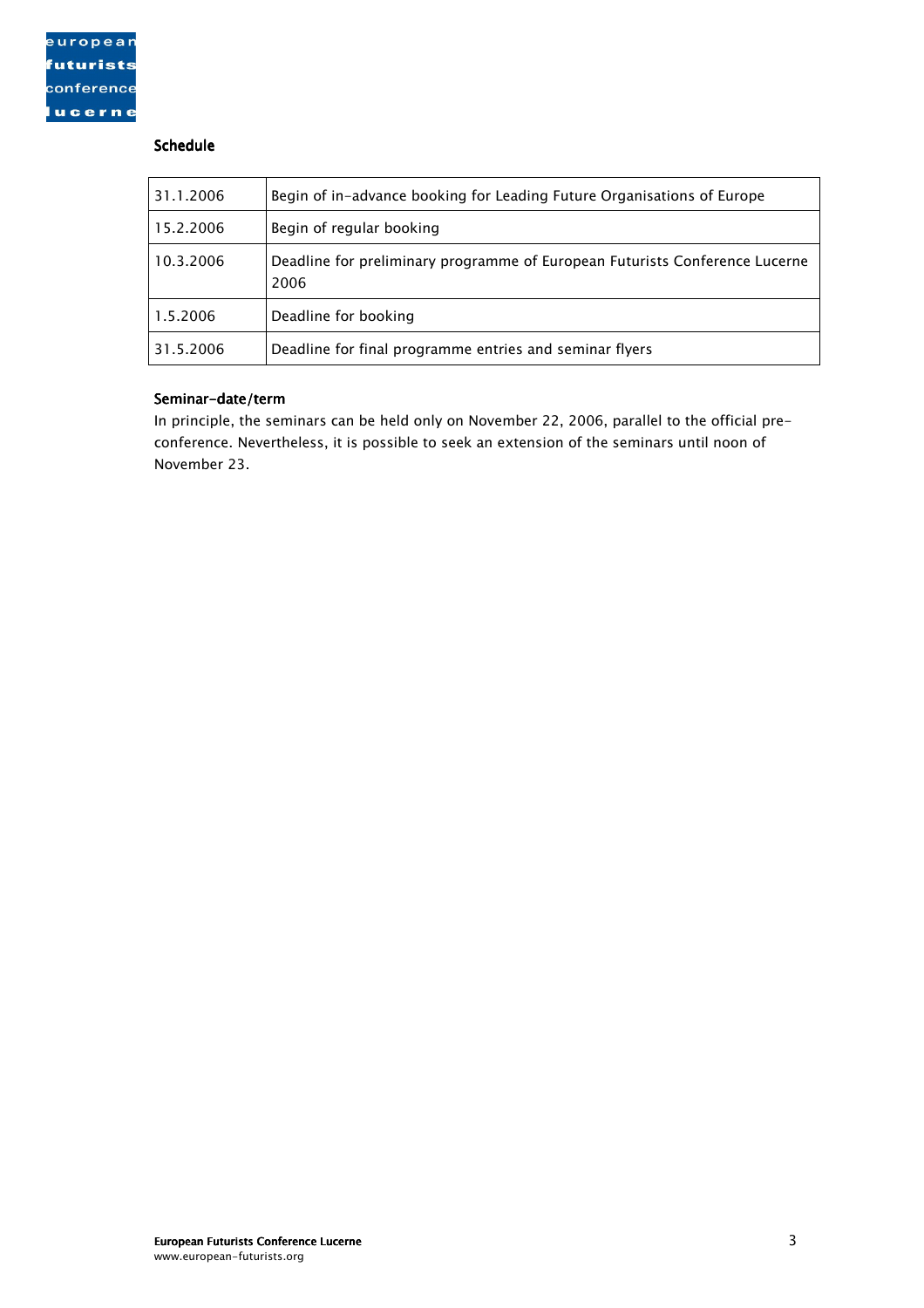|                                                            | <b>KKL Luzern</b><br>www.kkl-luzern.ch      | <b>Schweizerhof</b><br>www.schweizerhof<br>-luzern.ch | <b>Bahnhof</b><br>www.brl.ch                        | <b>HSW</b><br>www.hsw.fhz.ch      | Montana<br>www.hotel-montana.ch              |
|------------------------------------------------------------|---------------------------------------------|-------------------------------------------------------|-----------------------------------------------------|-----------------------------------|----------------------------------------------|
|                                                            | $-$ uniquely $\Delta \xi$ in .              | mort out in this distinguished  which is              |                                                     | <b>ATO CHSCHUTCHER</b>            |                                              |
| Seminar room                                               | Fr. 250.00 ( $E$ 164.00)*                   | Fr. 220.00 (€ 144.00)                                 | Fr. 260.00/3h (€170.00)<br>+ Fr. 45.00/h $(E30.00)$ | Fr. 35.00/45' ( $\epsilon$ 23.00) | Package deal                                 |
|                                                            |                                             |                                                       |                                                     |                                   | incl. 2 Coffee breaks                        |
| <b>Size</b>                                                | 20 Pers.                                    | 20 - max. 40 Pers.                                    | 20 Pers.                                            | max. 26 Pers.                     | Business-Lunch                               |
|                                                            |                                             |                                                       |                                                     |                                   | non alcaholic beverage                       |
| <b>Technical devices</b><br><b>Beamer</b><br><b>Screen</b> | Fr. 420.00 (€ 275.00)<br>Fr. 70.00 (€46.00) | aprox. Fr. 350 (€ 229.00)                             | Fr. 250.00 (€ 164.00)<br>incl.                      | Fr. 100.00 (€ 66.00)              | Seminar room<br>Overhead Projector<br>Screen |
| Overhead<br>Flip-Chart                                     | Fr. 120.00 (€ 79.00)<br>Fr. 40.00 (€ 27.00) | Fr. 35.00 (€ 23.00)                                   | incl.<br>incl.                                      | Fr. 40.00 (€ 27.00)               | Flipchart                                    |
| other technical devices upon request                       |                                             |                                                       |                                                     |                                   | Price per Person<br>Fr. 89.00 (€ 59.00)      |
|                                                            |                                             |                                                       |                                                     |                                   |                                              |
| food & beverage<br><b>Coffee break</b>                     | Fr. 10.50 (€ 7.00)                          |                                                       |                                                     |                                   |                                              |
| Lunch<br><b>Beverages</b>                                  | Fr. 25.00 (€ 17.00)<br>Fr. 15.00 (€ 10.00)  |                                                       |                                                     |                                   |                                              |

Pricelist seminar room, food and beverage and technical devices\*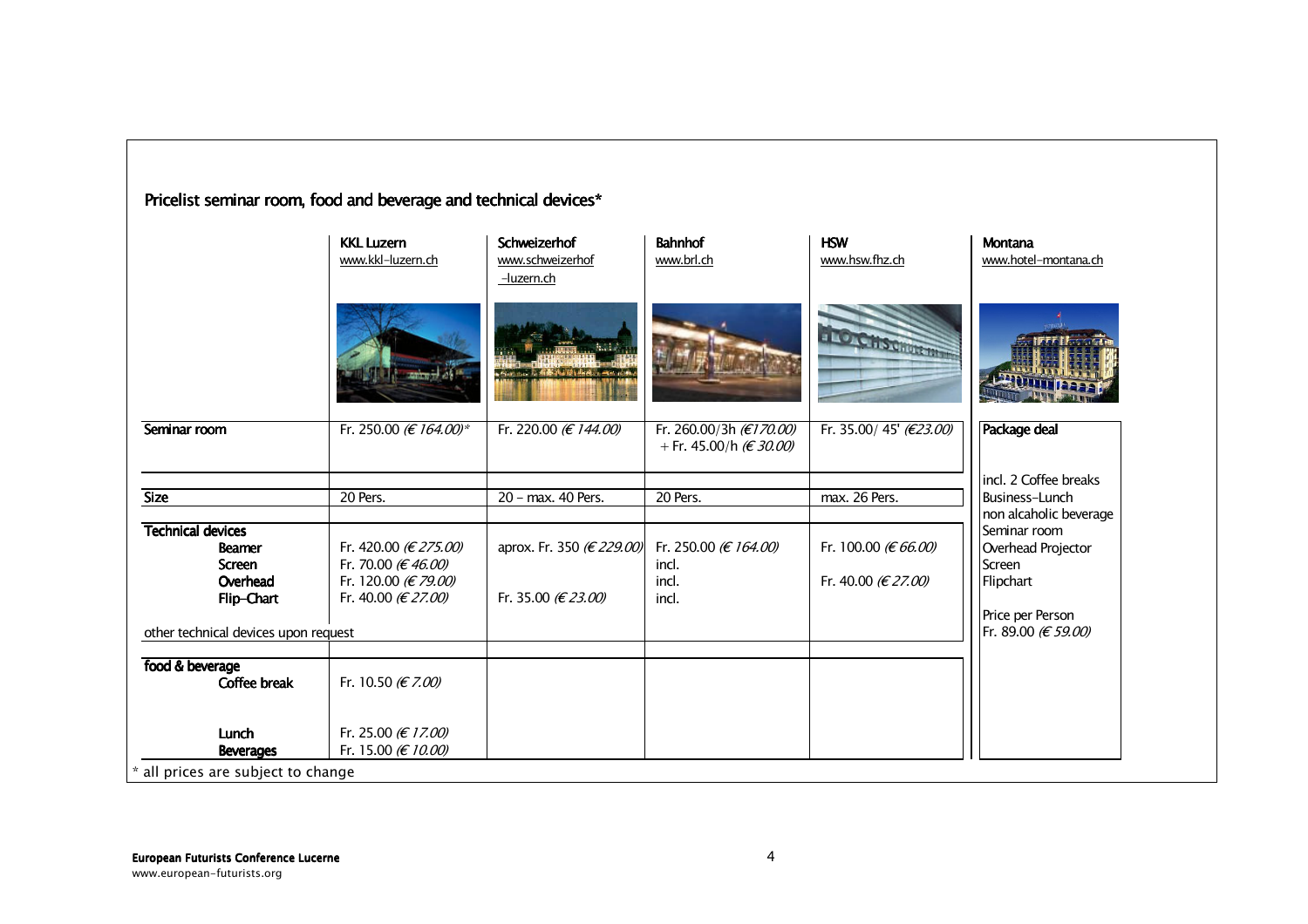# Pricing sample

#### Assumption:

### 1-day seminar, November 22nd, 2006, KKL Luzern

20 participants, 3 lead and support

10 participants attend Main Conference of the European Futurists Conference (rebate) Communication devices needed: 1 Beamer, 1 Screen, 2 Flip-Charts)

| Venue                                                                                    | <b>KKL Luzern</b>               |
|------------------------------------------------------------------------------------------|---------------------------------|
| Rate for organisation and marketing                                                      | Fr. 1500.00 ( $\in$ 980.00)     |
| Additional fee per seminar participant Fr. 150.00 ( $\epsilon$ 98.00)                    | Fr. 3000.00 ( $\in$ 1960.00)    |
| Fee rebate (10 participants attend Main Conference - rebate<br>Fr. 150 .00/ participant) | − Fr. 1500.00 (€ 980.00)        |
| <b>Room</b>                                                                              | Fr. 250.00 ( $\in$ 164.00)      |
| Technical Devices (Beamer, Screen, 2 Flip-Charts)                                        | Fr. 570.00 ( $\epsilon$ 373.00) |
| Food and Beverage for 23 persons (2 coffee breaks, 1 Lunch)                              | Fr. 1357.00 ( $\in$ 887.00)     |
| Total                                                                                    | Fr. 5177.00 (€3384.00)          |
| Costs per participant (overall divided by 20 participants)                               | Fr. 260.00 <i>(€ 170.00)</i>    |